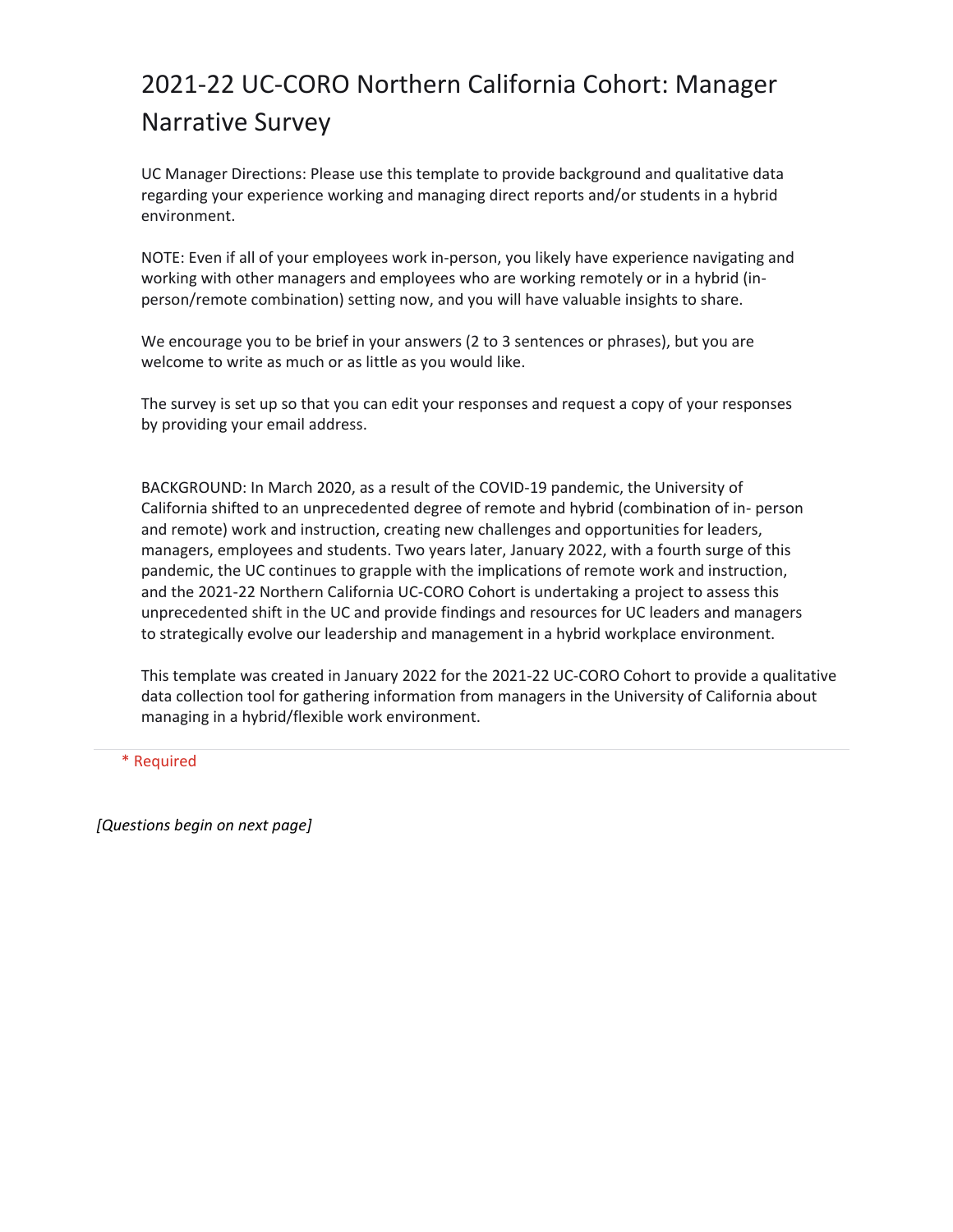#### *Survey Questions:*

1. Email \*

# Personal background data

2. Please list your current, primary UC location: \* *Mark only one oval.*

| Berkeley                                                                                            |
|-----------------------------------------------------------------------------------------------------|
| Davis                                                                                               |
| Davis Health                                                                                        |
| Irvine                                                                                              |
| <b>Irvine Health</b>                                                                                |
| Los Angeles                                                                                         |
| Los Angeles Health                                                                                  |
| Merced                                                                                              |
| Riverside                                                                                           |
| San Diego                                                                                           |
| San Diego Health San                                                                                |
| Francisco                                                                                           |
| San Francisco Health Santa                                                                          |
| <b>Barbara</b>                                                                                      |
| Santa Cruz                                                                                          |
| UC Agriculture and Natural Resources                                                                |
| UC Office of the President, UC Washington Center, Casa de la Universidad de California<br>en Mexico |
| UC/US Lawrence Berkeley National Laboratory                                                         |

3. How many years have you worked at the UC? \*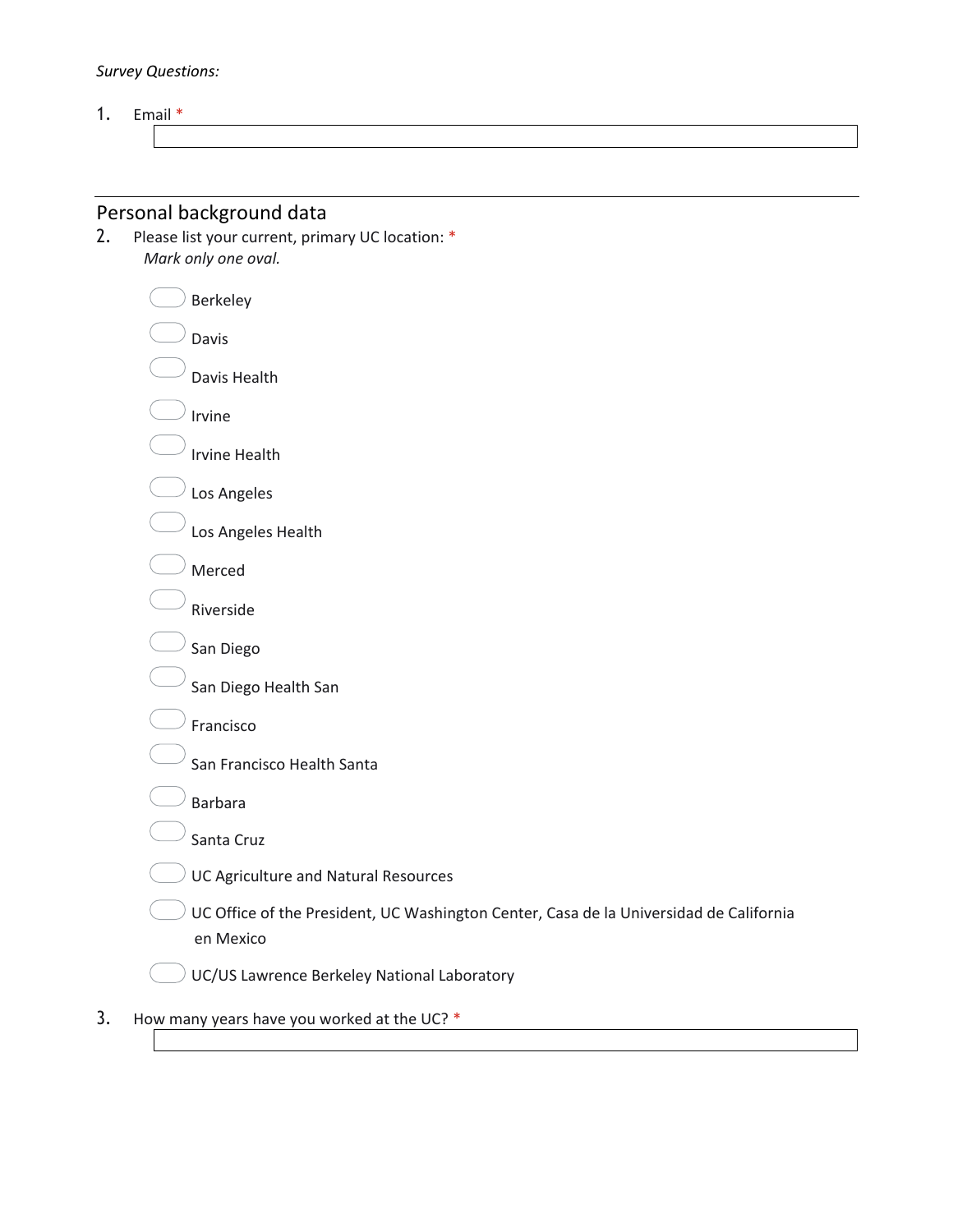4. Do you currently have a flexible or hybrid work arrangement? \* *Mark only one oval.*

| $()$ Yes          |  |
|-------------------|--|
| $\bigcup$ No      |  |
| $\bigcirc$ other: |  |

5. Prior to the COVID pandemic response in March 2020, did you have a flexible or hybrid work arrangement? \*

| Mark only one oval. |
|---------------------|
| Yes                 |
| $\cup$ No           |
| Other:              |
|                     |

### Managerial experience background data

- 6. How many years have you supervised or been in a managerial role at the UC? \*
- 7. Have you on-boarded or off-boarded any employees since March 2020? \* *Mark only one oval.*

|  | Yes |
|--|-----|
|  | No  |

8. Do you currently manage employees who have flexible work arrangements? \* *Mark only one oval.*



Yes *Skip to question 9*

No *Skip to question 10*

### Current management of flex/hybrid employees

9. You indicated that you manage employees with flexible work arrangements; please check all that apply: If you select "Other," please briefly describe these arrangements.

*Check all that apply.*

| All Remote                    |
|-------------------------------|
| Some Remote                   |
| All In-Person                 |
| Flexible Work Schedules Fixed |
| <b>Shift Schedules</b>        |
| Other:                        |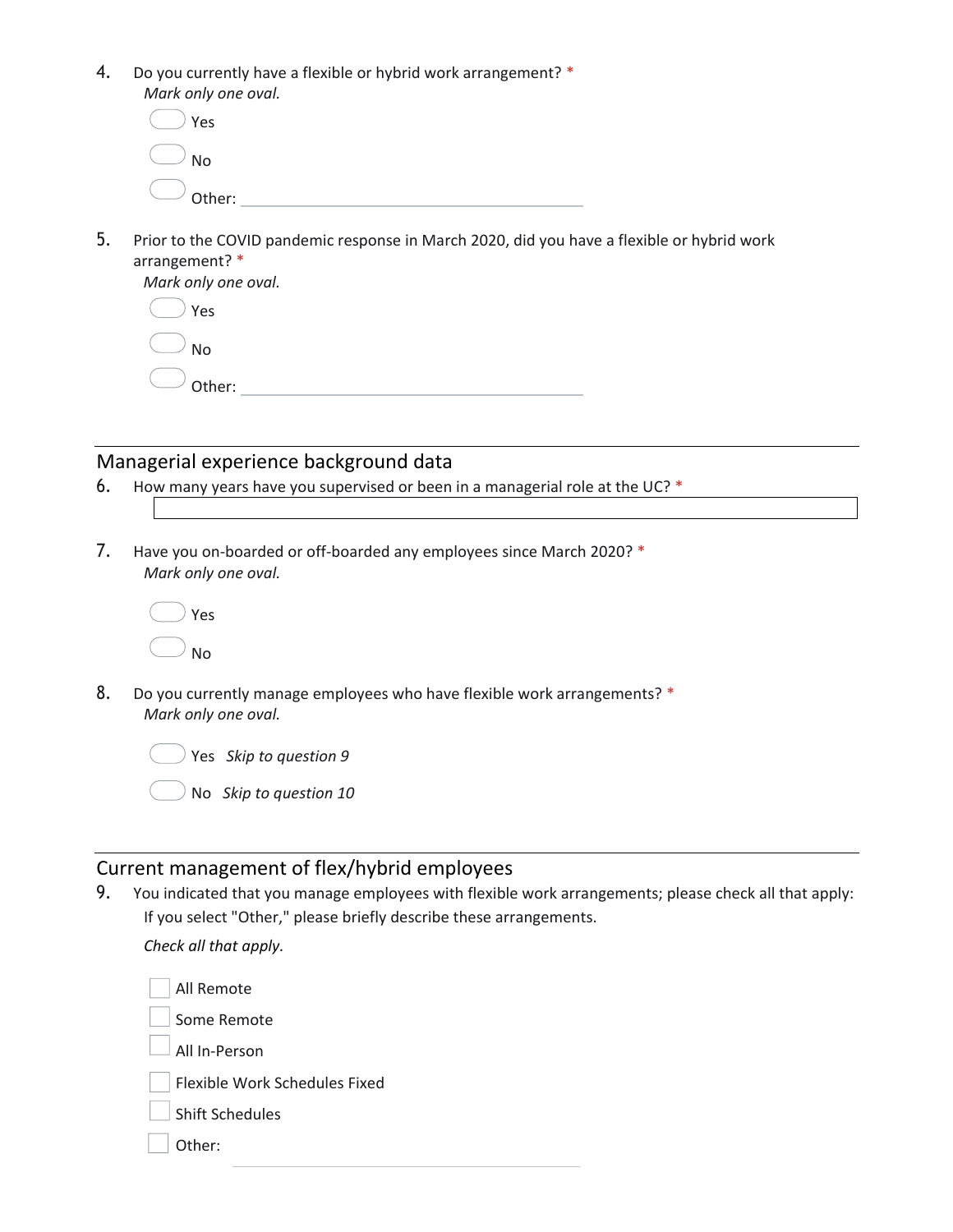10. Prior to the COVID pandemic response in March 2020, did you manage employees with flexible work arrangements? \*

| Mark only one oval. |                                    |  |  |  |
|---------------------|------------------------------------|--|--|--|
|                     | $\bigcirc$ Yes Skip to question 11 |  |  |  |
|                     | $\bigcirc$ No Skip to question 12  |  |  |  |

# Pre-COVID management of flex/hybrid employees

11. You indicated that prior to the pandemic, you managed employees with flexible work arrangements; please check all that apply:

If you select "Other," please briefly describe these arrangements.

*Check all that apply.*

| All Remote                   |
|------------------------------|
| Some Remote                  |
| All In-Person                |
| Flexible Work Schedules      |
| <b>Fixed Shift Schedules</b> |
| Other:                       |
|                              |

# Managerial CHALLENGES with respect to the hybrid/flexible work environment

Please provide brief responses.

The project is particularly interested in wellness challenges you have faced as a manager, but you are invited and encouraged to share any type of challenges that result from managing in a hybrid work environment.

12. Briefly explain what challenges related to hybrid work environment/flexible work arrangements you have had to respond to, as a manager, from: a) your employees/supervised students; b) your peer managers and colleagues; c) your supervisor; d) senior leadership; e) your customers/clients/external partners. (The next section will allow you to describe personal challenges and opportunities.)

13. What solutions, if any, have you found to address these challenges?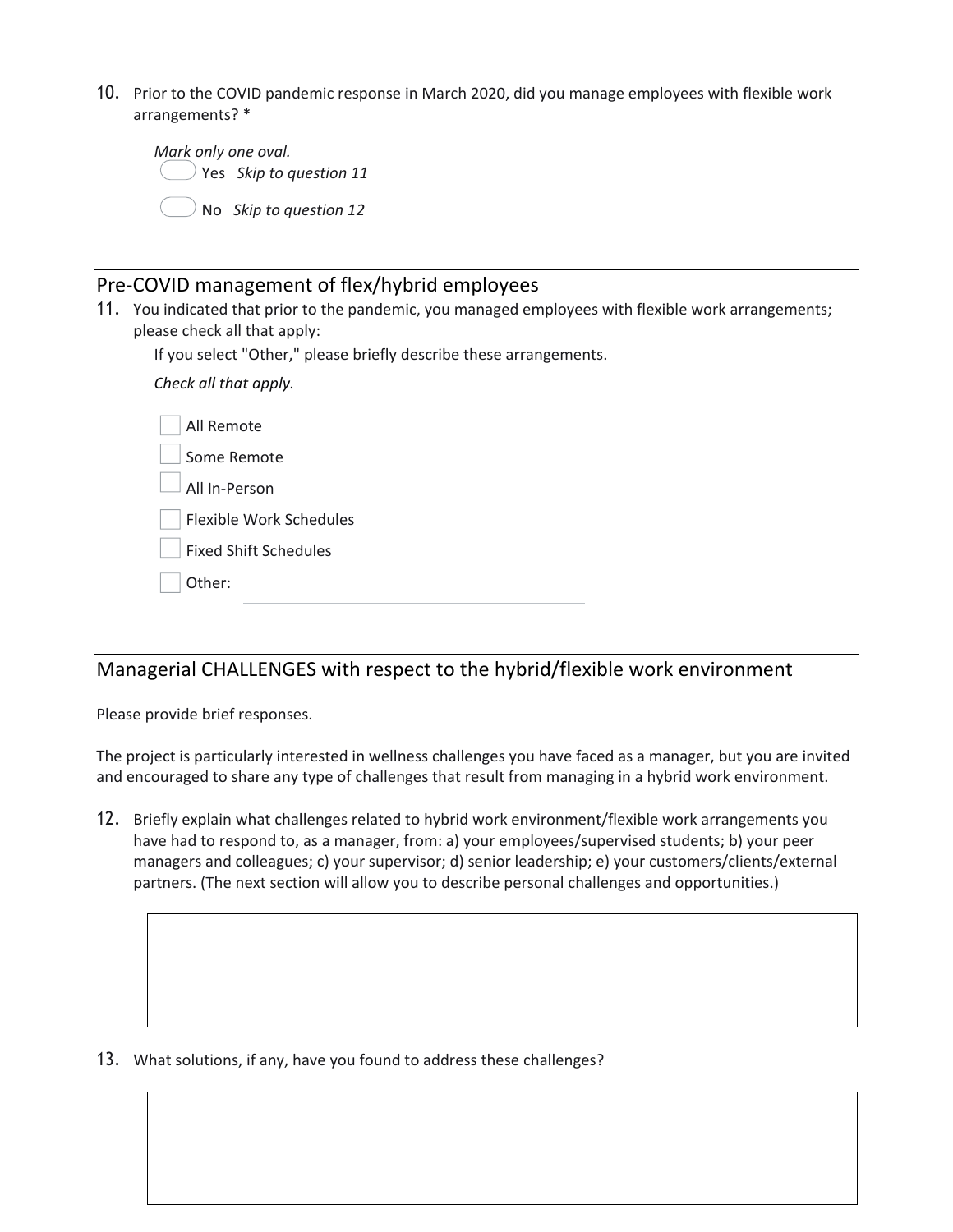## Managerial OPPORTUNITIES with respect to the hybrid/flexible work environment

Please provide brief responses.

The project is particularly interested in wellness opportunities you have faced as a manager, but you are invited and encouraged to share any type of opportunities that result from managing in a hybrid work environment.

14. Briefly explain what opportunities, if any, related to hybrid work environment/flexible work arrangements you have found, as a manager. (The next section will allow you to describe personal challenges and opportunities.)

15. How have you created and maintained community among your team?

#### Your personal experience

16. Briefly describe both challenges and opportunities related to a hybrid/flexible work environment that you have experienced personally.

#### Resources

17. What resources, information, leadership guidance, etc. do you wish you had as a manager leading in a hybrid work environment?